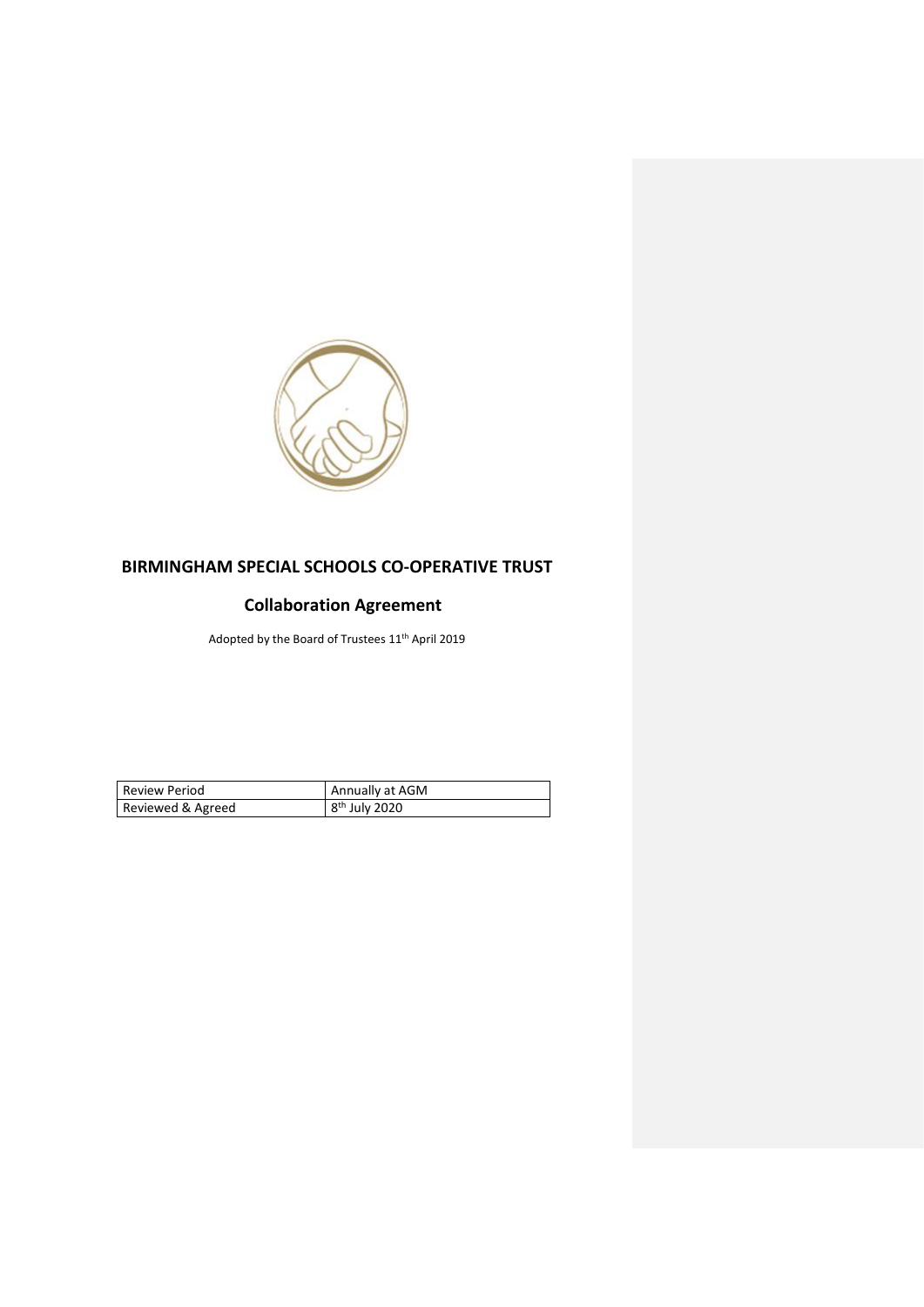

*'Strengthening Education through collaboration and providing enjoyment, achievement and aspirations to all learners and their families'* 

#### **Collaboration Agreement**

Between:

- 1 Longwill School for Deaf Children;
- 2 Dame Ellen Pinsent School;
- 3 Hamilton School;
- 4 Baskerville School;
- 5 The Pines School;
- 6 Fox Hollies School

(together, the "Schools")

- 7 Wilson Stuart School
- 8 Calthorpe Academy
- 9 University College Birmingham
- 10 University of Birmingham
- 11 Hays

(together, the "Partners")

(taken together, the Schools and the Partners are the "Parties")

## **Background**

- (A) The Parties are committed to supporting the activities of Birmingham Special Schools Cooperative Trust (the "**Trust**") and have agreed to work together in good faith to:
	- a. advance the education of the learners of the Schools;
	- b. advance [the educati](http://wilsonstuart.co.uk/)on of other members of the community; and
	- c. otherwise to benefit the community
	- in accordance with the terms of this Agreement.

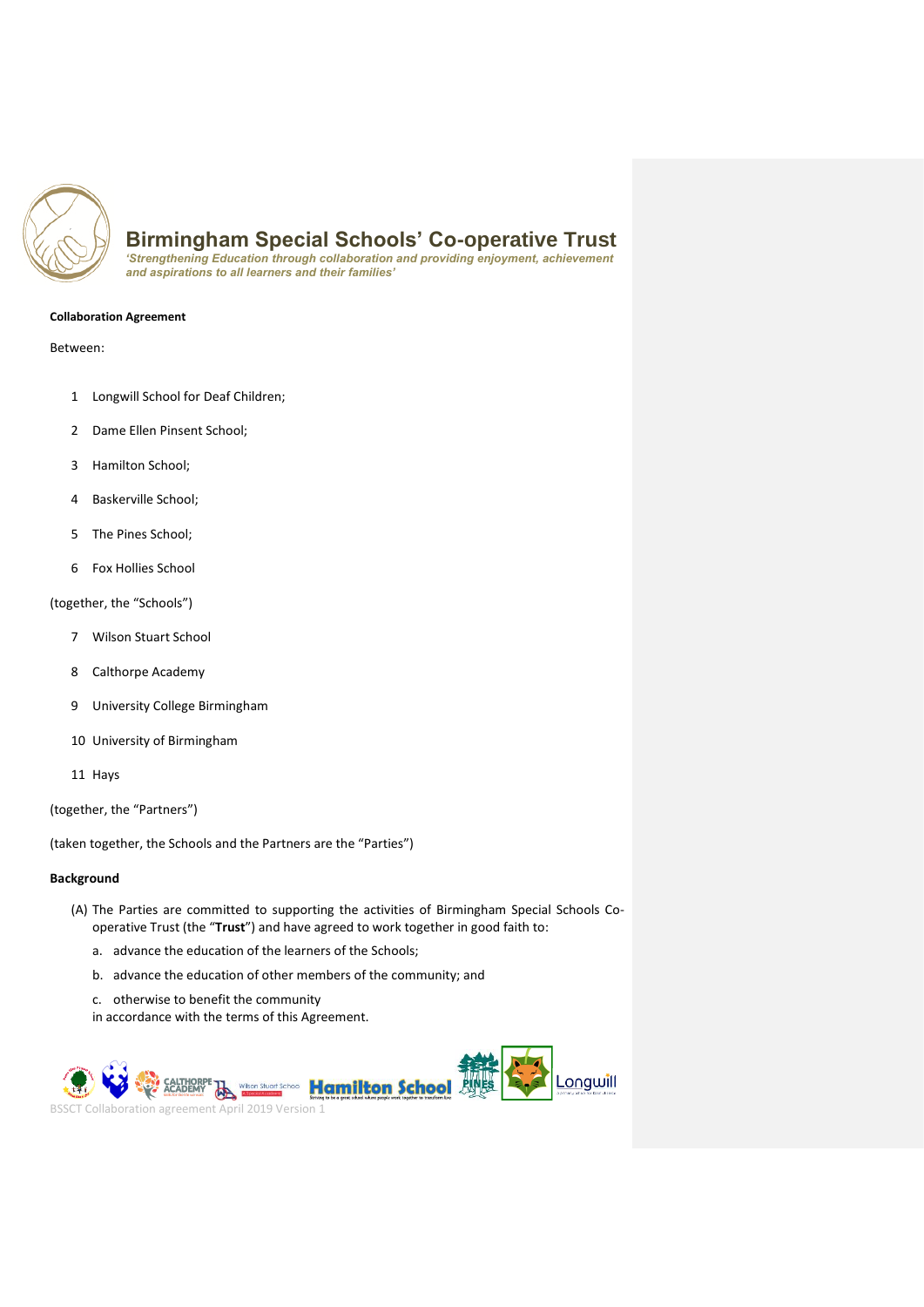

*'Strengthening Education through collaboration and providing enjoyment, achievement and aspirations to all learners and their families'* 

(B) The Parties agree that school improvement, performance and development of its staff are key areas of the Trust's strategy and that they all have a shared interest in contributing to the vision of the Trust with a range of expertise to support its aims and objectives.

### **Co-operative Values**

- 1. The Parties agree that in discharging their obligations under this Agreement they shall at all times act in accordance with the co-operative values self-help, self-responsibility, democracy, equality, equity, solidarity, honesty, openness, social responsibility and caring for others.
- 2. When considering applications from new member or partner schools or organisations, the Trust will keep these values in mind as an essential characteristic for admission to the **Trust.**

#### **Co-operative Trust Values**

- 1. Having agreed to uphold the Trust's values, the Parties agree to adhere to a set of working protocols which will underpin all aspects of our collaboration. The parties will work in a manner which is underpinned by:
	- a. Trust
	- b. Confidentiality
	- c. Open and honest discussion
	- d. An appreciation of how actions can impinge and impact on others
	- e. A focus upon the workings of the Trust at a collaborative, rather than at individual school level

#### **Focus**

- 2. The focus of the activities of the Trust shall be on the following key areas:
	- a. ensuring consistently high expectations across the Schools among learners, staff, parents and carers;
	- b. h[aving open](http://wilsonstuart.co.uk/) and honest relationships between the Schools and the Partners, helping each other reach common goals;

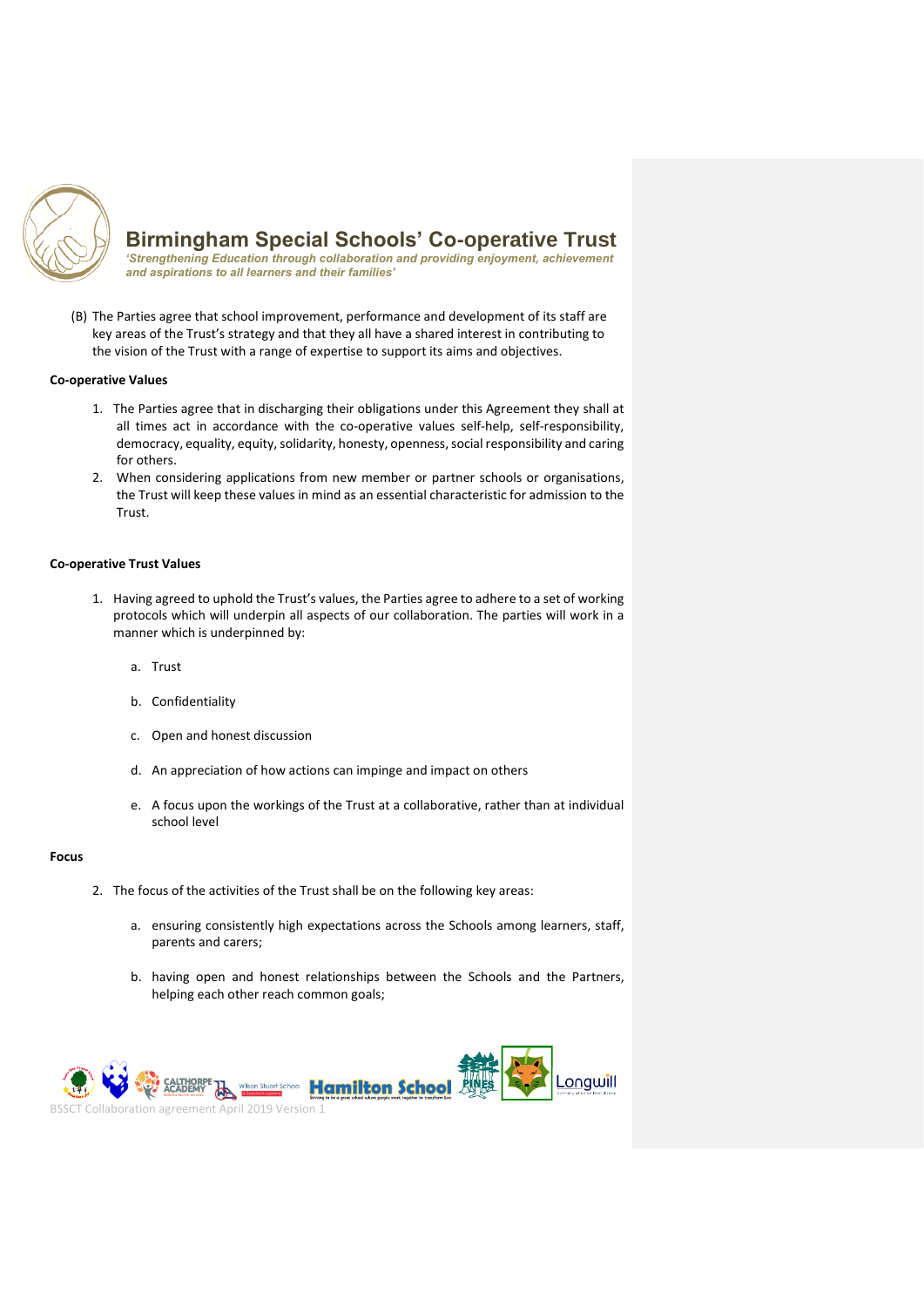

*'Strengthening Education through collaboration and providing enjoyment, achievement and aspirations to all learners and their families'* 

- c. enabling all learners to access high quality teaching and learning experiences by sharing best practice, resources and staff between the Schools;
- d. developing creative and transformational approaches to help to raise attainment and achievement across the Schools;
- e. working more effectively with parents, carers and the wider community to promote health and well-being, develop an aspirational culture, based on more integrated approaches with other organisations working with learners and communities;
- f. working with outside organisations to help us be even more imaginative and creative in providing opportunities for family and community learning and wider cultural experiences; and
- g. to develop in all our children a sense of value, self-respect and responsibility that will ultimately enable them to live fulfilled adult lives at home, at work, at leisure and within a technological, global community;
- h. optimising business and procurement opportunities for the financial benefit of Trust school and partners;
- i. furthering the inclusion agenda within the city and region for the benefit of Trust schools and partners and the learners of the city with SEN more generally;
- j. providing performance and development opportunities for trust members and partners which secure continued and sustained excellent practice and outcomes for all trust school; and
- k. focusing upon provision of world class special education for the learners and learners of Trust schools.

## **Trust Operational Matters**

- 3. The central point of contact for Trust activities and communications sent in relation to this Agreement is the Trust Project Lead, at Dame Ellen Pinsent School
- 4. The Parties acknowledge that the Trust board meets on a termly basis. Each meeting is to be attended by:
	- a. t[he Head Tea](http://wilsonstuart.co.uk/)cher and Chair of Governors of each School;
	- b. the Head Teacher and Chair of Governors of each Partner School.

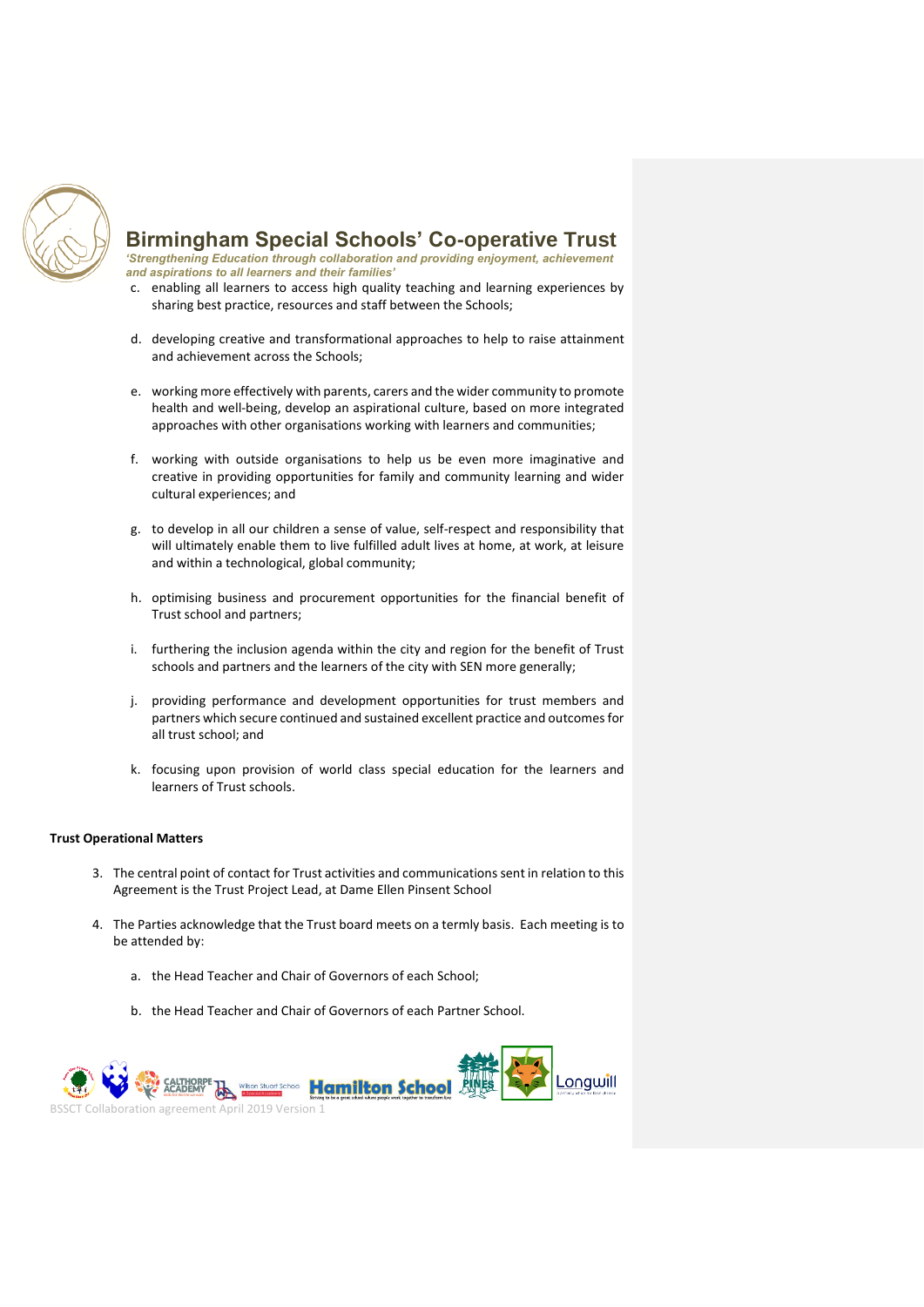

*'Strengthening Education through collaboration and providing enjoyment, achievement and aspirations to all learners and their families'*  c. representative from each Partner organisation

d. staff, community and parent representatives from Forum, once formed.

Dates of meetings of the Trust board are agreed in the summer term meeting each year. Quoracy for the meetings will be at least 50% of the total number of Board members. Proxy voting (via email) by Head Teachers will be permitted, however, representatives of the Head Teachers (e.g., DHTs) who attend the meeting in the event of the Head Teacher's unavailability, will not be eligible to vote at the meetings.

- 5. A shadow Trust board consisting of representatives from the Schools' pupil councils will meet on a termly basis.
- 6. The Trust has the following main focus of Performance and Development, from which stems the following Groups:
	- a. Strategic Development
	- b. Workforce Performance and Development
	- c. Teaching, Learning and Assessment;
	- d. Finance and Procurement; and
	- e. Parent and Community.
- 7. Sub Group meetings are held on a minimum of a termly basis with dates circulated in June of each year for the following academic year. Notes from the meetings are circulated with action points and each member is required to report to the Project Lead on the actions agreed at Sub Group meetings.
- 8. The Trust will consider new member or partner's applications thoughtfully. This would be through a formal application process, which would take place on a termly basis. The cooperative values of the Trust guide and influence the open, democratic and caring ethos, which is held by all Trust schools. Consideration of the ethos, values and principles of new schools is therefore important to ascertain the extent to which new school would align themselves to the existing Trust. Therefore, any new applicant school would have the opportunity to visit the schools within the existing Trust and, likewise, Trust members and partners visit the school and meet with school staff as part of the joining process.



**Commented [FH1]:** Have added this in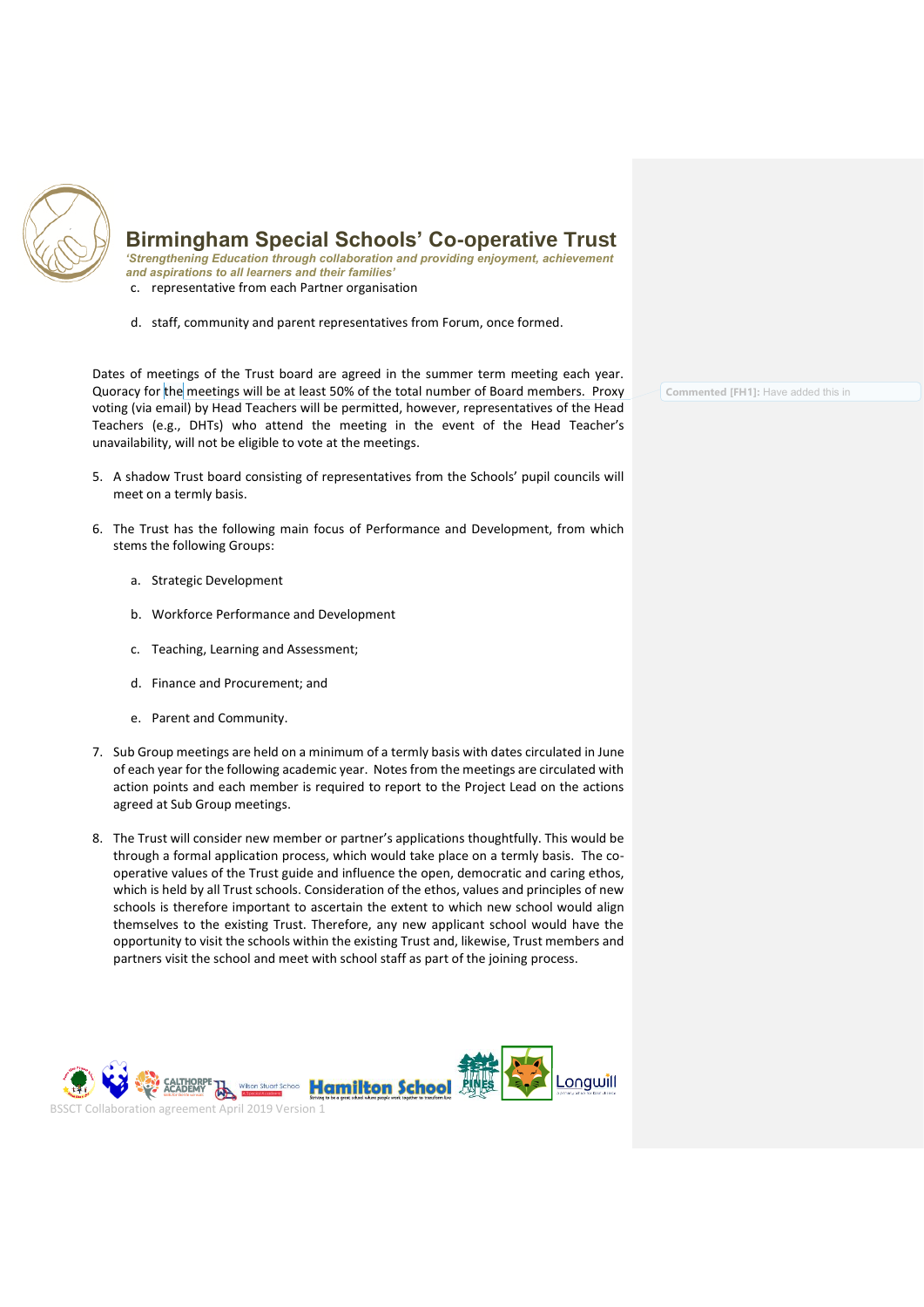

*'Strengthening Education through collaboration and providing enjoyment, achievement and aspirations to all learners and their families'* 

## **Schools' Obligations**

- 9. The leadership and governors controlling the School will ensure that the Schools shall:
	- a. participate fully in activities to contribute to school improvement;
	- b. participate fully in cross school activities that benefit learners' learning and development
	- c. participate in a robust and challenging peer review process annually in which each School agrees to be reviewed and to undertake the role of reviewer,
	- d. ensure that their respective head teachers or their representatives attend meetings of the Trust's Teaching, Learning and Assessment Sub Group;
	- e. subject always to the provisions of data protection legislation, share data with one another at key points in the academic year. Such data shall include but shall not be limited to pupil progress and attendance data;
	- f. release such staff as the Trust's Teaching and Learning Sub Group shall agree for staff for networking, professional development training and joint project activities subject to the relevant School agreeing that any such release would not be to the material detriment of the School;
	- g. collaborate in an annual Trust conference, providing high quality CPD for its member and partner schools;
	- h. each have the opportunity to provide a member of their senior leadership team to sit on the governing body of another School as an associate member;
	- i. permit at least one representative from another School to sit on the interview panel for the recruitment of head teacher/head of school posts, and agree to support the recruitment process for other posts when invited to do so;
	- j. use an agreed statement of expectations and benefits of working in the Schools in all job advertisements and using the Trust's strapline;
	- k. each provide copies of their school improvement plan to the Project Lead. The cooperative values set out in clause 1 and Trust development shall be integral to the s[chool improv](http://wilsonstuart.co.uk/)ement plan;



**Commented [FH2]:** Have not added in the bit about being led by/including an external agent as this was not agreed at October's meeting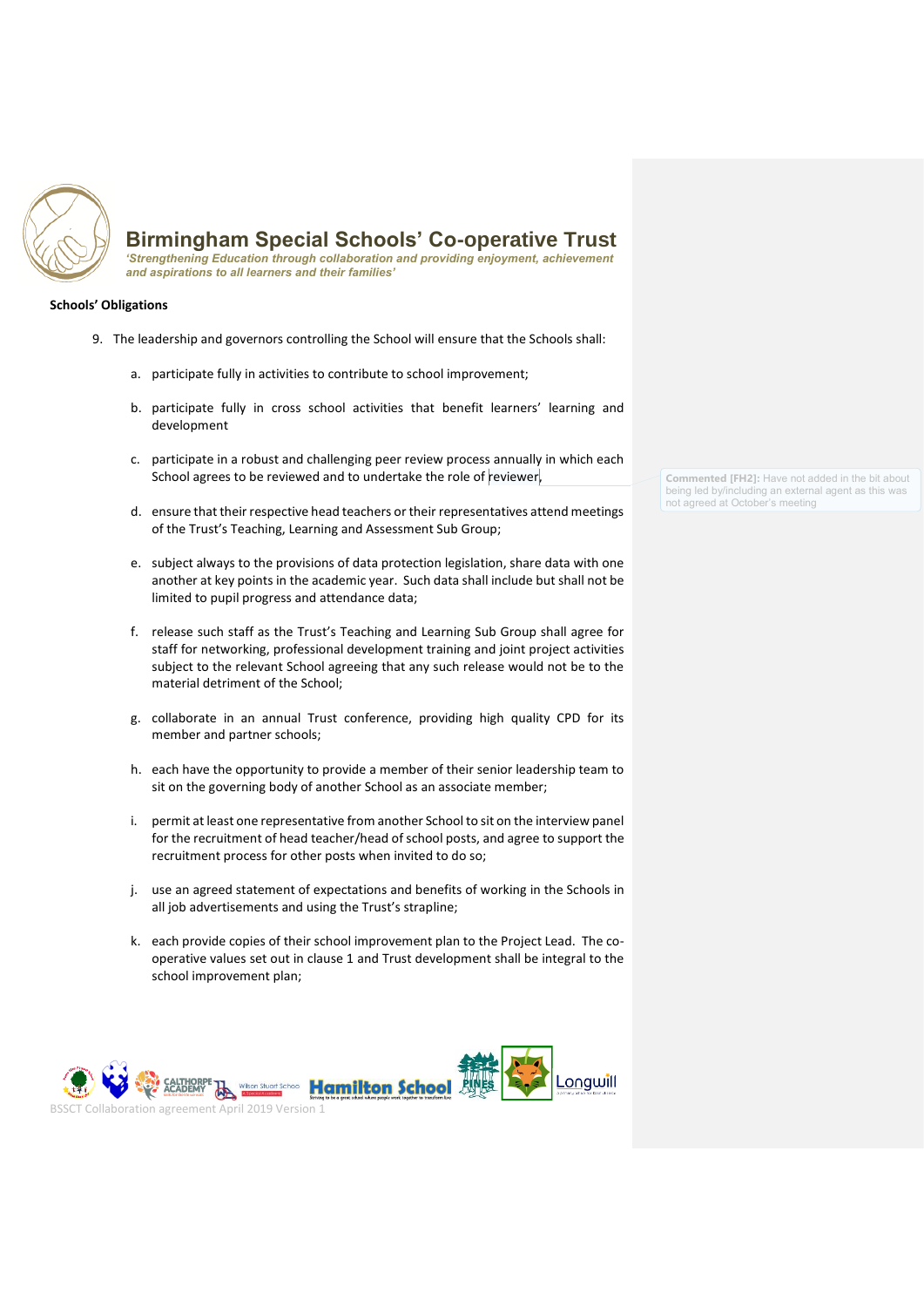

*'Strengthening Education through collaboration and providing enjoyment, achievement and aspirations to all learners and their families'* 

- l. provide the Project Lead with details of all INSET dates, key contacts for subject or year group lead, Governor information, parents' evenings and school events, whilst always acknowledging the independence and rich diversity within our Trust schools;
- m. jointly collaborate in the creation of a vibrant and dynamic Trust website, which supports the work of the Trust as well as providing information as to its work to the wider community;
- n. agreeing to support Trust members and partners during any OFSTED inspection by providing a Head Teacher representative to be present throughout an inspection; and
- o. Offering expert advice, guidance and support upon any aspect of SEN to member and partner schools.
- p. Consider that if any school were to be deemed as inadequate by OFSTED and thus be required to seek sponsorship from a MAT, then one of our two of our partner schools, could offer to act in this capacity. The Board retain the right to review membership of the Trust if one of the schools joins a MAT outside of the Trust (if one of the partner academies is re-brokered).

#### **Partner Schools Obligations**

The Partner Schools, currently, Calthorpe Academy and Wilson Stuart School, agree to conform to all of the expectations and requirements of Member Schools as outlined in the Background, Focus, Cooperative Values, Operational Matters and School Obligations sections as previously described.

#### **Partners' Obligations**

The Partners acknowledge that they have been selected carefully for their expertise and ability to contribute to the vision of the Trust and agree that they shall respectively provide the following services to the Schools, in each case in accordance with a protocol agreed between the Trust and the Partner in question:

#### **University College Birmingham, as an academic organisation,** shall:

- a. Support CPD to a range of staff in schools from non-accredited through to master's level qualifications
- b. Work in partnership with staff in schools or independently to conduct research r[egarding are](http://wilsonstuart.co.uk/)as of mutual interest and benefit
- c. Work in partnership to develop apprenticeship staffing within the schools for both support staff and aspiring teachers

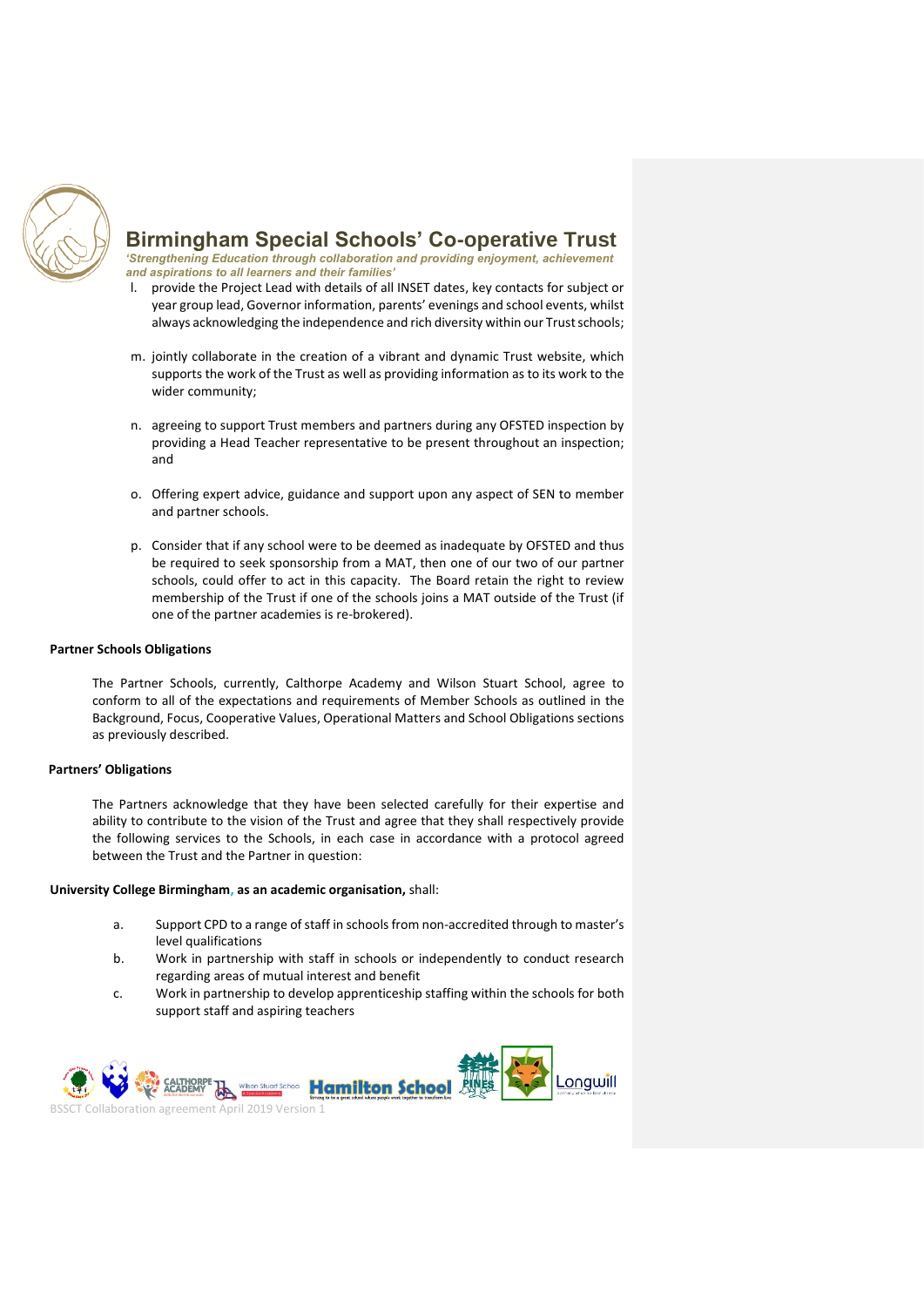

*'Strengthening Education through collaboration and providing enjoyment, achievement and aspirations to all learners and their families'* 

- d. Work in partnership on Initial teacher training including school direct
- e. Continue to develop placement activity for UCB learners in school settings
- f. Support SEN development
- g. Provide aspirational activities for learners
- h. Provide a venue/base for the co-operative trust meetings

#### **University of Birmingham, as an academic organisation will strive to provide:**

- a. Career Progression Development programmes that school staff can apply to;
- b. Aspirational activities that school learners can engage with;
- c. Informed advice and mentoring to school staff
- d. Opportunities for schools to be involved with the University's research;
- e. Signpost University students to placement opportunities at the "Trust"
- f. Provide a venue/base for the co-operative trust meetings

#### **Hays**

- a. Advice on recruitment. Provide a range of CPD events across the year as well as priority access to workshops, seminars and networking events.
- b. Support Student access to employment.
- c. Offer Safeguarding Support at a reduced rate
- d. Provide a venue/base for the co-operative trust meetings

The Partners shall each send a representative to each meeting of the Trust board and each meeting of each Sub Group wherever relevant and practicable.

#### **Any former one of the Schools who become a Partner as a result of becoming an Academy, joining a Multi Academy Trust or otherwise** shall**:**

- a. participate in activities to contribute to school improvement (including but not limited to pupil council, shadow trust board, peer review, sports days and music)
- b. participate in cross school activities that benefit learners' learning and development. (including but not limited to moderation and training for staff)
- c. continue to contribute towards the salary of any employee of the Trust on the same basis as when one of the Schools (based upon percentage of budget [place + banded top-up funding]);
- d. hold an annual 'celebration' day to commemorate the anniversary of the Trust and pay any funds raised into the Trust budget for use for activities that benefit the aim and goals of the Trust set out in this Agreement.



**Commented [FH3]:** Have changed this from 'based on pupil numbers)

**Commented [FH4]:** Have changed this from 'bank account' – as we don't have a bank account, the money is being held in a separate cost centre within one school's budget